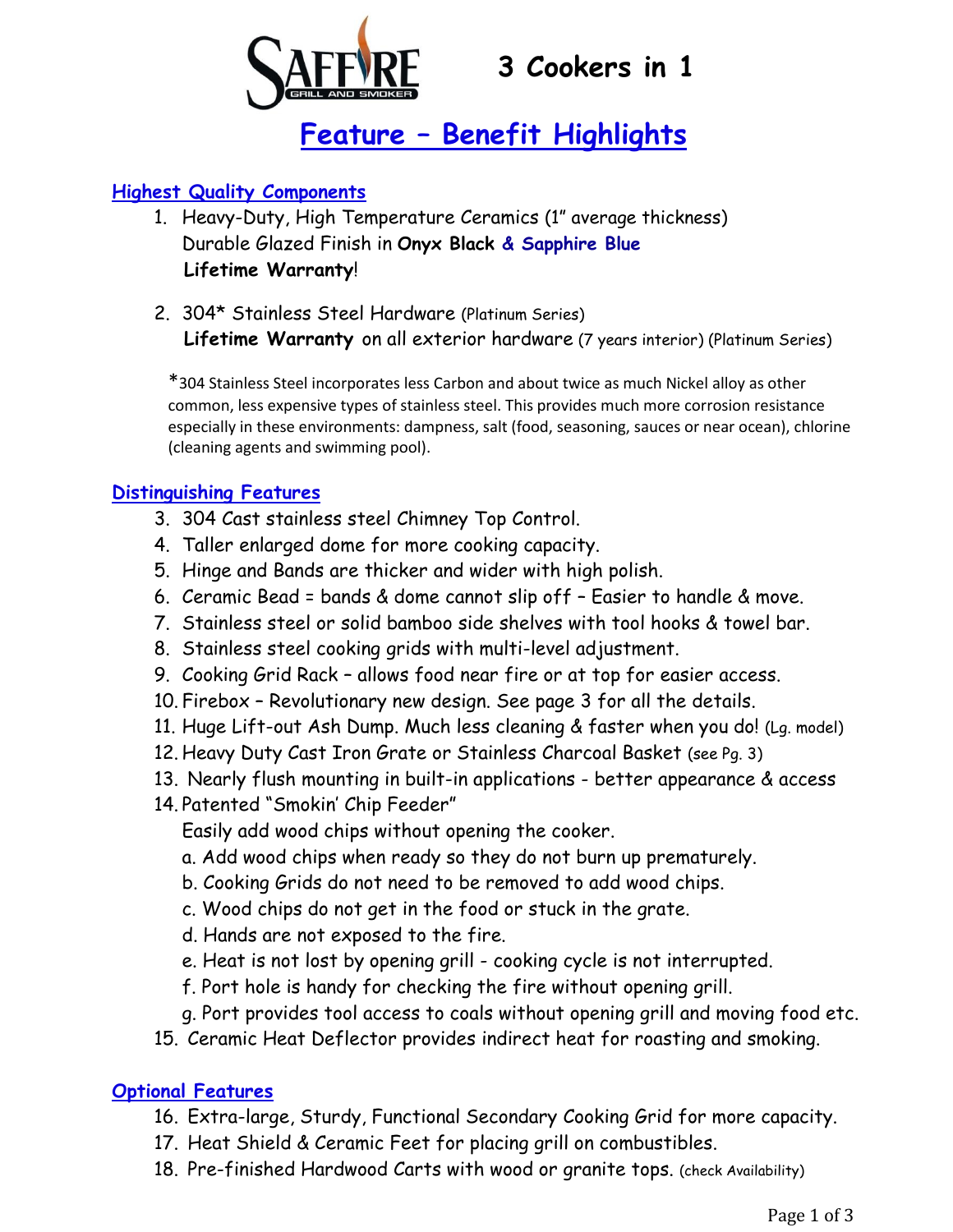Saffire Highlights (cont.)

### **Four Sizes – 13" Portable, 15" Medium, 19" Large & 23" X-Large**

19 & 23 features extra vertical space for 3-level cooking (optional). Hinge design allows flush mounting for built-ins. Makes it possible to finish the counter-top right up to the grill with no special cutouts for the hinge or elevating the cooker.

## Extraordinary Performance

- Thick ceramic walls + gasket seal = High Efficiency
- Efficient design requires minimal airflow providing:
	- a. Half the charcoal usage of a standard steel grill/smoker. Smoke for 16+ hours on one load of charcoal.
	- b. Less drying so food stays juicy with less shrinkage.
	- c. Precision temperature control with minimal fluctuation.
	- d. Flare-ups eliminated at medium to low settings.
	- e. Wood chips for smoking do not require soaking.
- Safe Exterior temperature is far cooler than steel grills.
- Quick and easy starting with Natural Lump Charcoal (12-15 min.).
- Versatile High Temperature Searing up to 1000°F.
	- Slow Smoking at 200°F or less.
	- Bake like a Wood Fired Pizza Oven
- Minimal Maintenance High temperatures make ceramic walls self-cleaning.
	- Food and grease droppings are burned up and become ash.
	- Minimal ash production = several uses before removal.
- Two walls of heavy duty ceramic/refractory with Lifetime Warranty.
- Durable fired-on glaze finish.

# List of Saffire 304 Stainless Steel Components

(Most of these items are not made of stainless steel on other brands)

- 1. Top Damper (platinum series) 7. Cooking Grid
- 2. Hinge (platinum series) 8. Smokin' Chip Feeder
- 
- 
- 
- 6. Shelf Brackets (platinum series) 12. Nuts & Bolts
- 
- 
- 3. Bands 9. Chip Feeder Access Port
- 4. Handle 10. Cart & Hardware (platinum series)
- 5. Side Shelves (platinum series) 11. Heat Shield (optional Build-Kit)
	-

Other kamados (especially cheaper brands) with stainless steel use lower grades of stainless steel with only half the nickel (Ni) of 304. Nickel is the main anti-corrosion component for these types of Stainless Steel.

## Time & money saving conveniences

- Heavy duty cardboard box, in panels for easy removal.
- Preassembled ceramics and hinge.
- Quick & easy cart assembly (less than half the time of most).
- Easily convert Cart model to built-in, or vice versa.